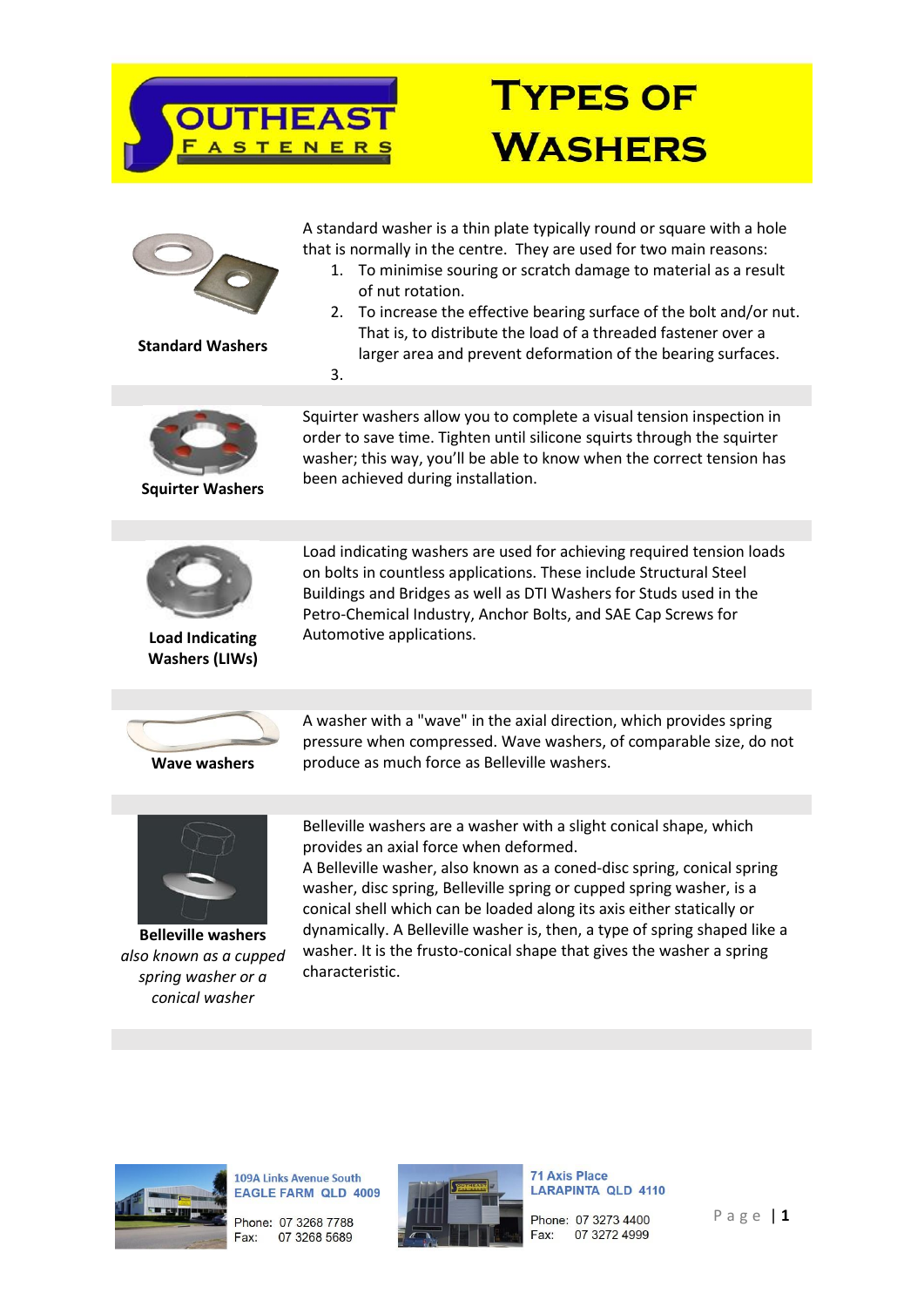



**Spring Washers**

Spring washers are a left hand helix and allow the thread to be tightened in a right hand direction only, i.e. a clockwise direction. When a left hand turning motion is applied, the raised edge bites into the underside of the bolt or nut and the part that it is bolted to, thus resisting turning. Therefore, spring washers are ineffective on left hand threads and hardened surfaces. Also, they are not to be used in conjunction with a flat washer under the spring washer, as this isolates the spring washer from biting into the component that will resist turning. Where a flat washer is required to span a large hole in a component, a nyloc nut (nylon insert) must be used.



**Split Washers**



A ring split at one point and bent into a helical shape. This causes the washer to exert a spring force between the fastener's head and the substrate, which maintains the washer hard against the substrate and the bolt thread hard against the nut or substrate thread, creating more friction and resistance to rotation.

Two piece lock washers are designed to prevent bolt assemblies loosening through vibration. They consist of two disks with interposing ramps. Sharp ridges on the upper and lower surfaces of the disks grab the nut and joint surfaces. If the nut backs off a little, it drags its disc along with it. The ramps on it disk climb the ramps on the lower disk. The interaction of these ramp or cam surfaces prevent loss of tension in



A washer with a key to prevent rotation, and is used to lock two nuts in place, without allowing the torque applied to the top nut to cause the bottom nut to also rotate (such as in a threaded headset on a bicycle).



**Lock Washers**

*See more extensive below*



109A Links Avenue South **EAGLE FARM QLD 4009** 

Phone: 07 3268 7788 07 3268 5689 Fax:



**71 Axis Place LARAPINTA QLD 4110** 

Phone: 07 3273 4400 07 3272 4999 Fax:

P a g e | **2**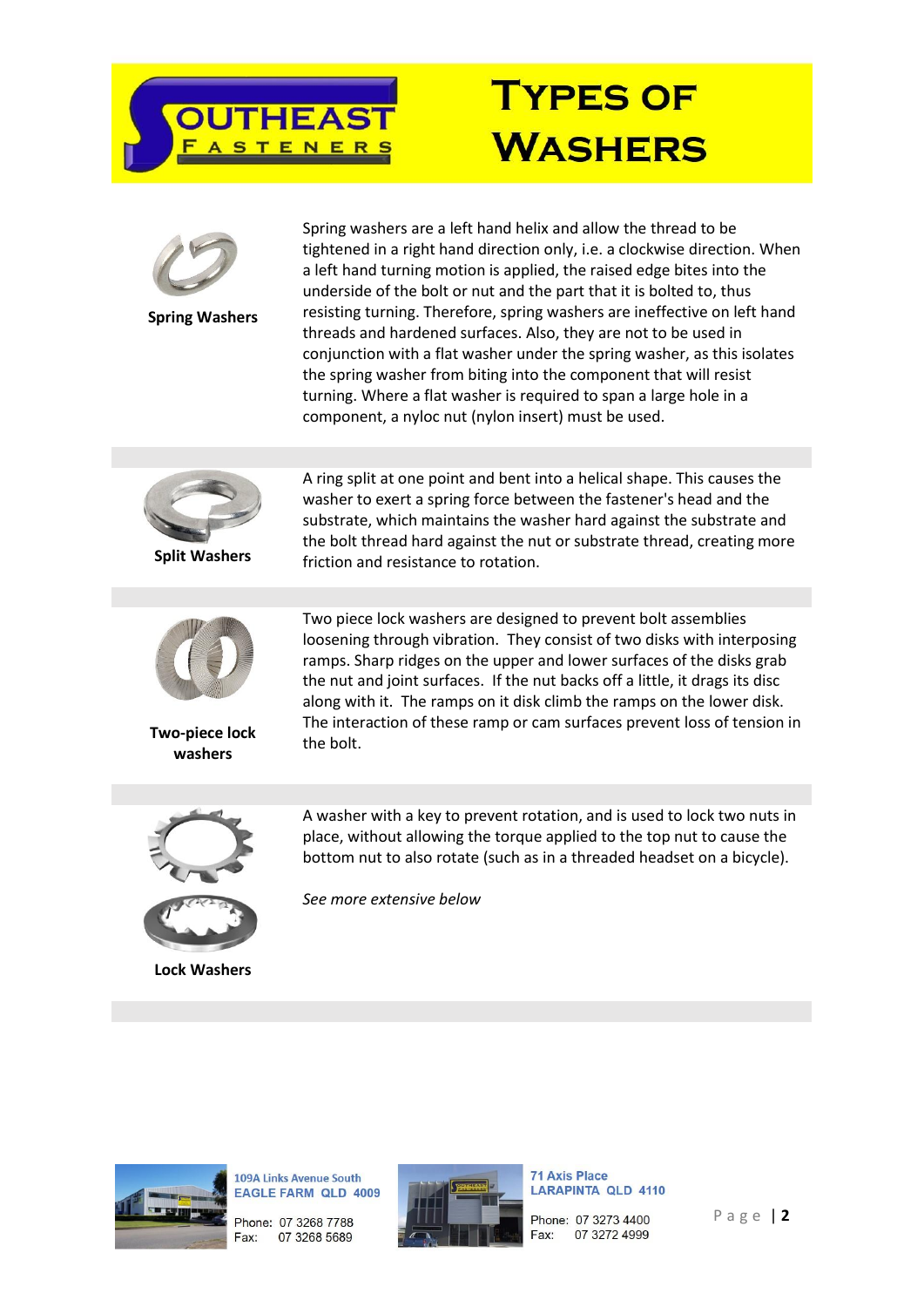



**Toothed lock washer, serrated washer or star washer**

A washer with serrations that extend radially inward or outward to bite into the bearing surface. This type of washer is especially effective as a lock washer when used with a soft substrate, such as aluminium or plastic, and can resist rotation more than a plain washer on hard surfaces, as the tension between washer and the surface is applied over a much smaller area (the teeth). There are four types: internal, external, combination, and countersunk. The internal style has the serrations along the inner edge of the washer, which makes them more aesthetically pleasing. The external style has the serrations around the outer edge, which provides better holding power, because of the greater circumference. The combination style has serrations about both edges, for maximum holding power. The countersunk style is designed to be used with flat-head screws. Tooth lockwashers are also used for ground bonding where a metal lug or object must be electrically bonded to a surface. The teeth of the washer cut through surface oxides, paints or other finishes and provide a gas-tight conductive path. In these applications the washer is not placed under the head of the screw (or under the nut), it is placed between the surfaces to be bonded. In such applications, the tooth washer does not provide any anti-rotation locking features.



#### **Spherical washers**



**Crush washers**

Crush washers are commonly found any time a threaded fastener has to seal in a liquid; the most common example is the crush washer under the oil drain plug of most cars.

Part of a self-aligning nut; it is a washer with one radiused surface, which is designed to be used in conjunction with a mating nut in order to correct for up to several degrees of misalignment between parts.



Similar to a Belleville, except the washer is curved in only one direction, therefore there are only four points of contact. Unlike Belleville washers, they exert only light pressures

#### **Curved disc spring**



109A Links Avenue South **EAGLE FARM QLD 4009** Phone: 07 3268 7788 07 3268 5689



**71 Axis Place LARAPINTA QLD 4110** 

Phone: 07 3273 4400 07 3272 4999 Fax:

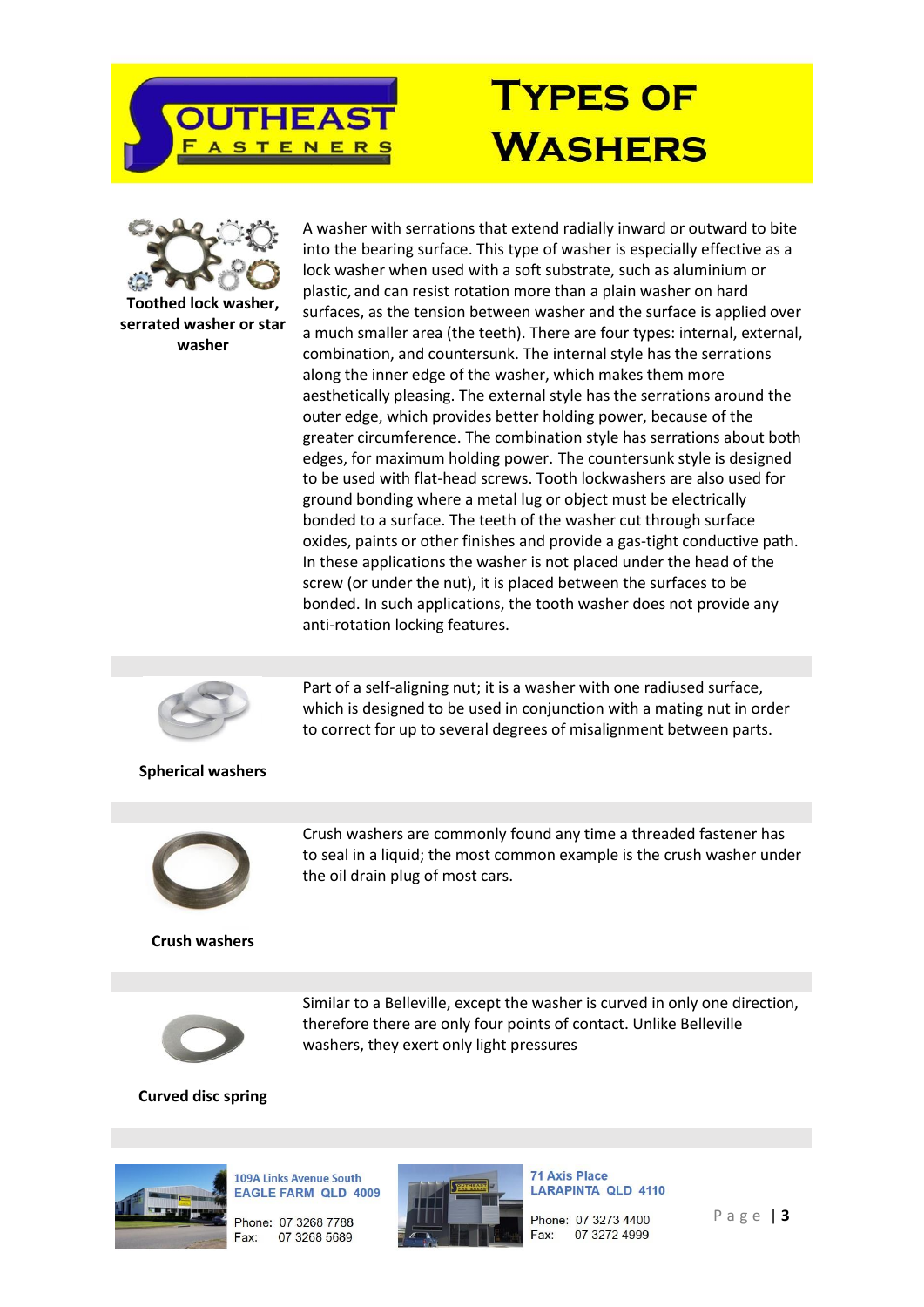







109A Links Avenue South **EAGLE FARM QLD 4009** 

Phone: 07 3268 7788 07 3268 5689 Fax:



**71 Axis Place LARAPINTA QLD 4110** 

Phone: 07 3273 4400 07 3272 4999 Fax:

Page | 4